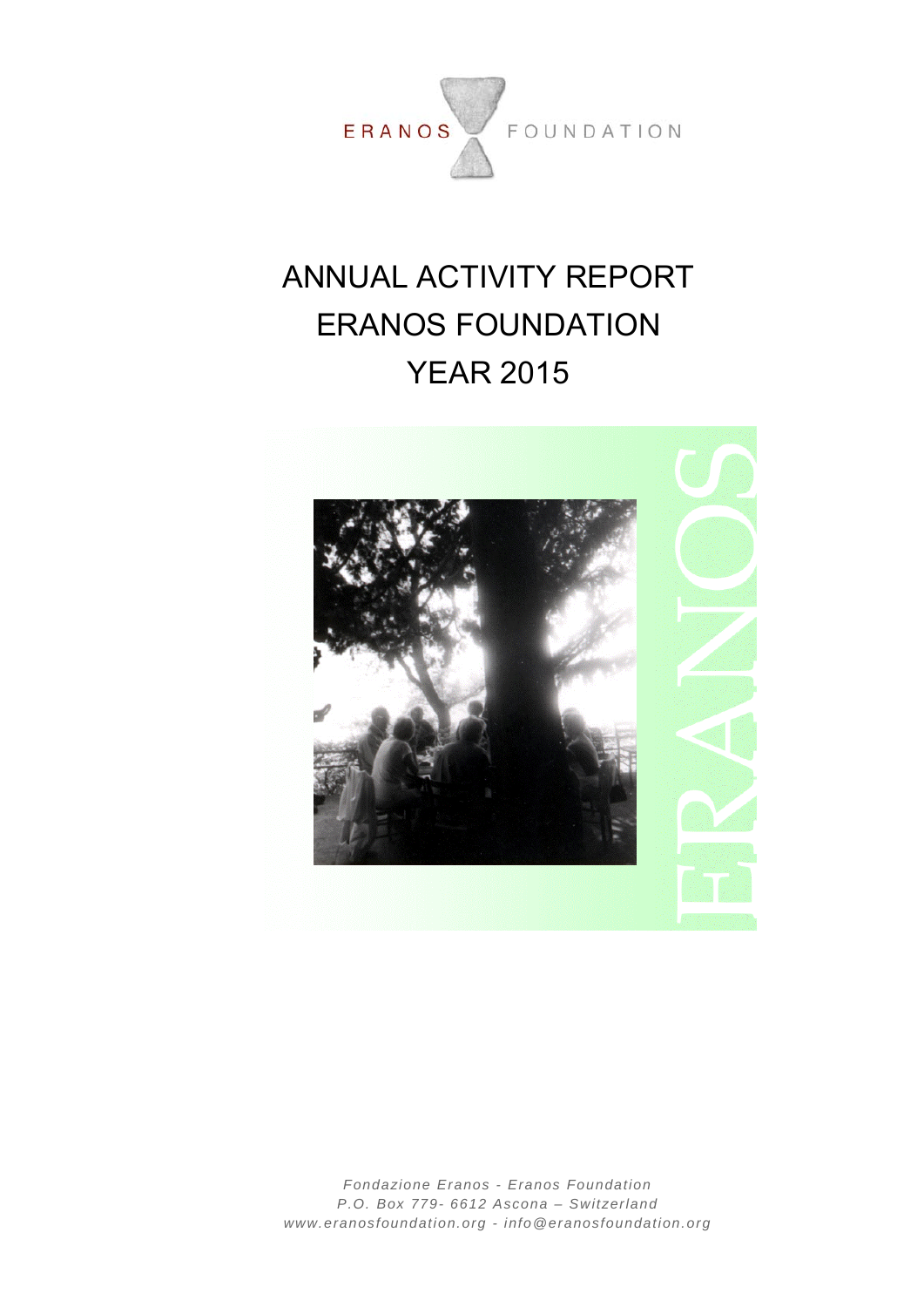

# **ANNUAL ACTIVITY REPORT 2015 OF THE ERANOS FOUNDATION**

# **1. INTRODUCTION**

The determination of the Foundation Board, combined with the kind attention and generosity of our financial and scientific partners, have allowed along the entire 2015 to further develop the various scientific activities and the reaching of a financial condition, which allows now to elaborate further relevant projects.

The Foundation has the major privilege to count among its faithful partners *The Fetzer Institute* of Kalamazoo (MI, USA) as well as *The Pacifica Graduate Institute* of Santa Barbara (CA, USA). We are particularly grateful to the Fetzer Institute for granting the financial support throughout the years 2013–2015. Besides that, the Pacifica Graduate Institute has continued the scientific contacts with the Foundation and has been planning several activities to be held at Eranos in the mid-term future. Both partners contributed significantly to reinforce the network and the visibility of the Foundation and this allows us to better fulfil our mission.

Thanks to the favorable real estate loan conditions offered by *Banca della Svizzera Italiana* (BSI), the Foundation could continue its operational status with optimism. Each member of the Board has intensely worked according to individual potential to support the ambitious scientific program proposed by the President, Prof. Fabio Merlini, in close collaboration with the Scientific Secretary, Dr. Riccardo Bernardini.

We remind here below the principal tasks of the Foundation:

- a) To ensure a sustainable financial situation;
- b) To maintain and strengthen the relationship with partners and sponsors;
- c) To continue and to develop the scientific activity and the science-society dialogue according to its statutes;
- d) To identify new solutions to ameliorate the access and utilization of its own archives in the long term.

Among the relevant novelties that characterized the year 2015, we outline the systematic introduction in the Tagung of the simultaneous translation from and to Italian. This option has permitted the active participation of a broader audience and has substantially improved the contact of the speakers with the public and among themselves. This step means also a strengthening of the international dimension of the events organized by our Foundation.

## **2. EVENTS HELD BY THE FOUNDATION**

In 2015, the Foundation held the following events:

## **• The 2015** *Eranos Conference***: 'The Roots of Evil—Figures and Issues from the Abysses of Human Condition' ("Le origini del male. Figure e questioni dagli abissi della condizione umana" / « Les origines du mal. Figures et questions devant les abîmes de la condition humaine »), September 9–12, 2015**

The 2015 Eranos Conference, held in the same spirit that inspired the historical colloquia in Ascona since 1933, was dedicated to the topic, 'The Roots of Evil—Figures and Issues from the Abysses of Human Condition'. The Conference took on the issue of 'Evil,' which, in its historical forms, represents the tragic and unavoidable dimension of human condition. It timely recurs, always and everywhere, and it acquires different guises each time. Sometimes it shows itself with the same aspect. Nonetheless, it is always pitiless and unmoved to the reasons of existence and to its dynamism. Its irruption destroys the many spheres of individual and social life, forcing them to re-think about themselves in terms of values and purposes. It incites us to attack and to protect. Its standing out can be evident or, rather, hidden under false pretenses. In any case, it is devastating in its immediate or deferred effects. But what are the roots of evil? What are the main forms of its recurrence? Does it have an independent reality by its own or, rather, is it a mere effect of our longing for power, of our unquenchable desire of possession, or of the unavoidable im-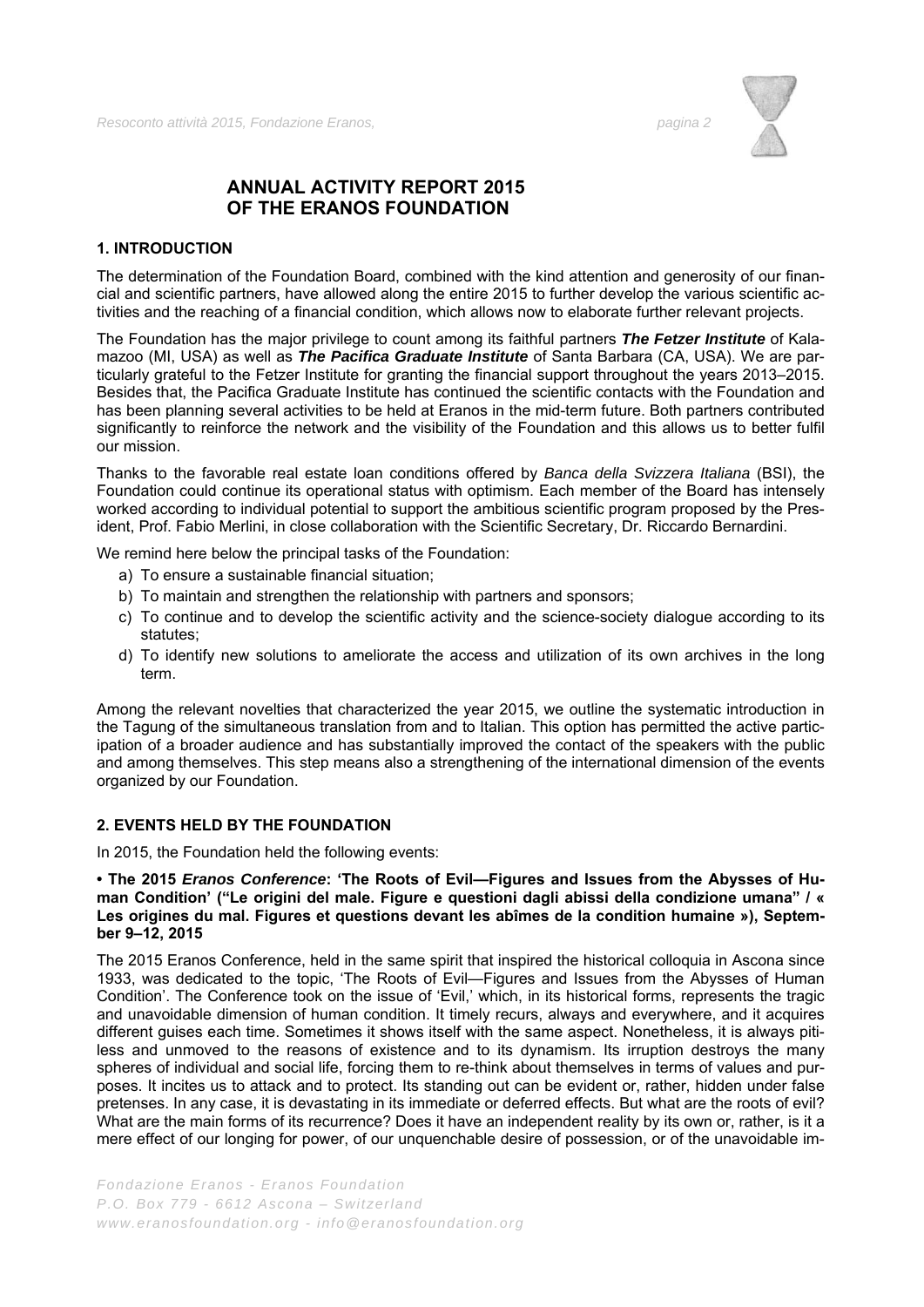

perfection of human condition? The scholars who took part in the symposium, held on September 9–11 at Casa Eranos, in Ascona-Moscia, and on September 12 at Monte Verità, in Ascona, and opened by Fabio Merlini, Eranos Foundation President and Swiss Federal Institute for Vocational Education and Training (SFIVET) Regional Director, are: Françoise Bonardel (Université Paris-1 Pantheon-Sorbonne), Roberto Cazzola (Adelphi, Milan), Franco Ferrari (Università di Salerno), Giovanni Filoramo (Università di Torino), David L. Miller (Syracuse University, New York), Stefano Poggi (Università di Firenze), and Augusto Romano (International Association for Analytical Psychology / Associazione per la Ricerca in Psicologia Analitica, Turin). A simultaneous translation from English into Italian and from Italian into English was provided.

## **• The 2015** *Eranos-Jung Lectures***: 'The Feelings of Absence: Abandonment, Solitude, Nostalgia'.**

The 2015 edition of the Eranos-Jung Lectures, dedicated to the topic, 'The Feelings of Absence: Abandonment, Solitude, Nostalgia', gave us a chance to investigate the dimension of 'Absence,' as an individual and a collective experience, and a series of feelings that are connected to it, such us the abandonment, the solitude, and the nostalgia, which belongs—accompanied by suffering and sorrow—to the complex outline of our existence. The scholars who took part in the conference cycle held at the Monte Verità Congress Center in Ascona are: Fausto Petrella (Università degli Studi di Pavia / Società Psicoanalitica Italiana), with a lecture entitled, "Nostalgia: tema con variazioni" (February 13); Antonio Prete (Università degli Studi di Siena), with "Fantasmagorie dell'assenza e tempo della poesia" (March 13); Massimo De Carolis (Università degli Studi di Salerno), with "I sentimenti dell'inadeguatezza: dalla colpa alla vergogna" (May 29); Roberto Cazzola (Adelphi Publisher, Milan), with "Presenza degli assenti. Storia, memoria e narrazione come dialogo costante con i morti" (June 12); Gianfranco Bonola (Università degli Studi Roma Tre), with "La muta del serpente. Il buddhismo, l'inevitabile e la terapia" (October 16); Marco Mazzeo (Università della Calabria), with "Apologia del melanconico. Storie di esodo, disaderenza e licantropia" (November 20); and Fabio Merlini (Swiss Federal Institute for Vocational Education and Training, Lugano / Eranos Foundation, Ascona), with "La coscienza infelice e la malinconia del futuro" (December 11).

## **• The 2015** *Eranos-School* **seminars.**

Also in 2015, the Foundation promoted the Eranos School seminars, a series of residential activities where a limited number of attendees have the chance to exchange views on psychological or philosophical issues and where the participants' experiences make up the central focus. The Eranos School activities have been particularly intense and lively in these years. The workshops, held at Casa Eranos, in Ascona-Moscia, were the following ones:

- January 30 (Monte Verità): "Mito, donna e diritto in Johann Jakob Bachofen (1815-1887) a due-cento anni dalla nascita", with Pietro Conte (Università degli Studi di Milano) and Roy Garré (Tribunale Penale Federale, Bellinzona)

• February 7 (Moscia): "Il farmaco della meraviglia: come stupirsi da adulti applicando la buona filosofia alla vita quotidiana. Riflessioni in margine a *Lo stupore infantile* di Elémire Zolla (Marsilio, Venezia 2014), with Grazia Marchianò (Fondo Scritti Elémire Zolla, Montepulciano);

• February 28 (Monte Verità): "L'ombra della filosofia: pensiero, politica e antisemitismo nei Quaderni neri di Martin Heidegger", with Peter Trawny (Bergische Universität Wuppertal), Costantino Esposito (Università degli Studi di Bari Aldo Moro), and Adriano Fabris (Università degli Studi di Pisa);

• May 9 (Moscia): "Coltivare il giardino interiore", with Gian Piero Quaglino (Vivenzia, Turin);

• June 18–19 (Moscia): "Filosofia della cultura per la crisi", in collaboration with the Ph.D. programs in Philosophy of Florence University and of Pisa University and the Ph.D. program in Intercultural Humanistic Studies of Bergamo University, with Raimondo Cubeddu (Università di Pisa), Adriano Fabris (Università degli Studi di Pisa), Fabio Merlini (Swiss Federal Institute for Vocational Education and Training / Eranos Foundation), Stefano Poggi (Università degli Studi di Firenze), Elena Pulcini (Università degli Studi di Firenze), Amelia Valtolina (Università degli Studi di Bergamo), and Jürgen Wertheimer (Universität Tübingen);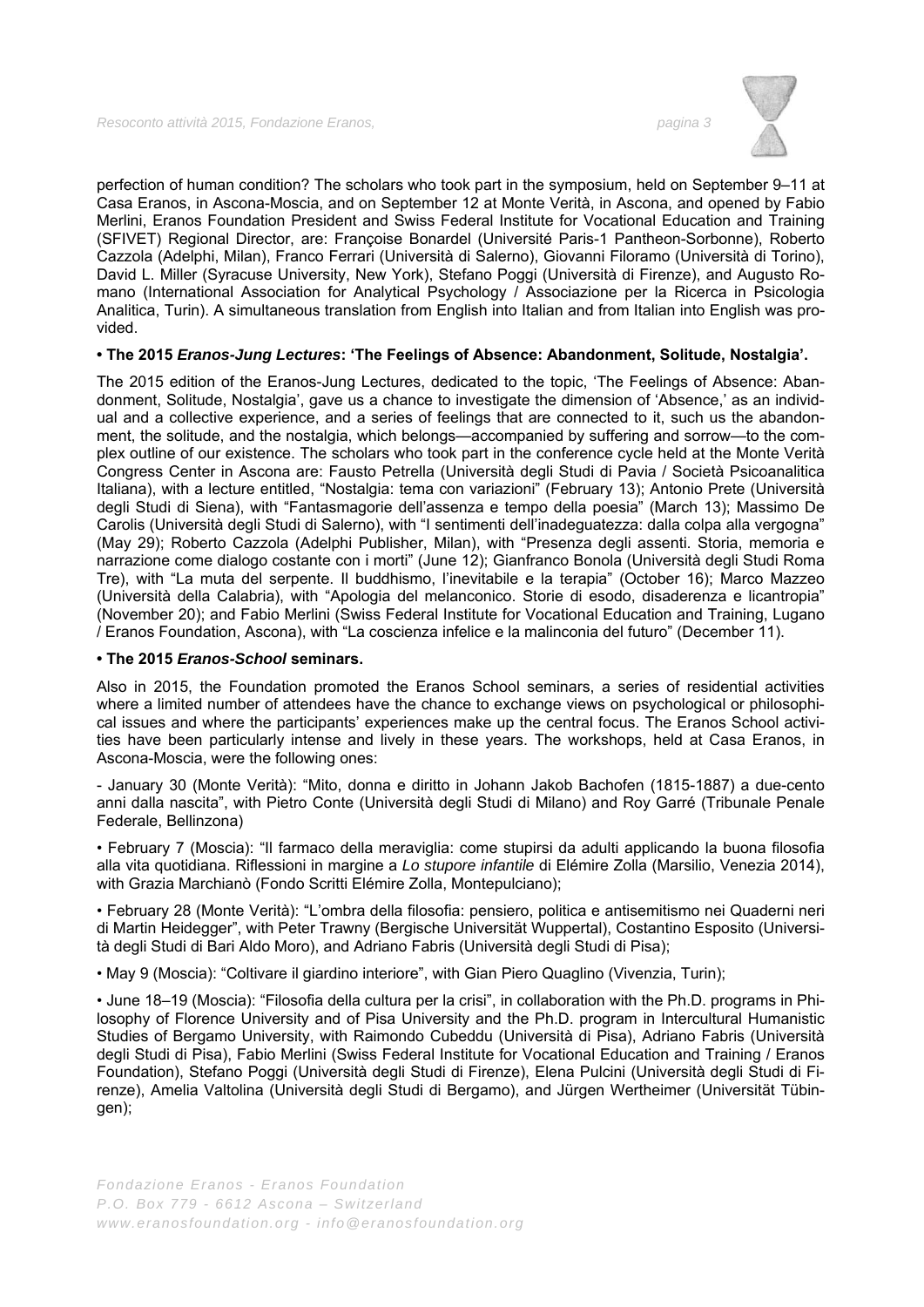

• June 20 (Moscia): "Un mondo in comune. La risposta convivialista alla perdita del legame sociale", with Elena Pulcini (Università degli Studi di Firenze), Alain Caillé (Université Paris Ouest Nanterre La Défense), and Geneviève Azam (Université de Toulouse II – Le Mirail).

The above-quoted events attracted both a local and an international public, which was very involved and motivated. More than 1'200 participants attended the Conference and the Eranos-Jung Lectures. A lot of new contacts—participants and supporters—were also added to our mailing list.

# **3. EDITORIAL PROJECTS OF THE FOUNDATION**

In 2015, the following publications were released:

## • **The 2nd issue of the** *Saggi di Eranos* **series: Pietro Barcellona,** *L'anima smarrita. La questione antropologica oggi* **(Turin: Rosenberg & Sellier, 2015).**

Published in Italian language, the editorial series gathers, in form of monographic books, the contributions presented at the Eranos Conferences or at the Eranos-Jung Lectures, but also other papers that, for their originality and scientific value, are close to the Eranos work. The second volume presents the enlarged and revised edition of Pietro Barcellona's essay, presented ad the 2012 Eranos-Jung Lectures. The book is also intended to remember with gratitude and affection Professor Barcellona, who passed away in 2013.

• **The 92nd issue of** *Spring: A Journal of Archetype and Culture***, entitled, 'Eranos—Its Magical Past and Alluring Future: The Spirit of a Wondrous Place.'** The oldest journal of Analytical and Archetypal Psychology, *Spring: A Journal of Archetype and Culture*, was established in 1941 by Mary Esther Harding, Eleonor Bertine, and Kristine Mann, three influential women who travelled frequently to Zurich to study with Carl G. Jung, became Jungian analysts themselves, and created the C. G. Jung Institute of New York. Later, James Hillman became the editor of *Spring*, when he was the Director of Studies at the C.G. Jung-Institut in Zurich and during this time lectured often at Eranos. For the last ten years, *Spring* has been edited by Nancy Cater, J.D., Ph.D., who has expanded the focus of Spring from Hillman's archetypal psychology to include voices from different schools of Jungian psychology as well as scholars from other disciplines. *Spring* has had a longing-standing connection with Eranos, and has published through the decades articles by many of the key figures who presented at the Eranos Conferences, including works by C. G. Jung, Karl Kerényi, Mircea Eliade, Heinrich Zimmer, Erich Neumann, Henry Corbin, Adolf Portmann, Gilbert Durand, James Hillman, Rudolf Ritsema, David L. Miller, and Wolfgang Giegerich. The 92<sup>nd</sup> issue, edited by Nancy Cater and Riccardo Bernardini, collects contributions by Stephen Aizenstat, Sigurd von Boletzky, Michel Cazenave, Hans Thomas Hakl, Moshe Idel, HRH Princess Irene of the Netherlands, Romano Màdera, Grazia Marchianò, Fabio Merlini, David L. Miller, Bernardo Nante, Gian Piero Quaglino, Augusto Shantena Sabbadini, and Antonio Vitolo. The books also include some historical writings by Henry Corbin, Mircea Eliade, C. G. Jung, Adolf Portmann, and Rudolf Ritsema, as well as an unpublished writing by the Eranos' founder, Mrs. Olga Fröbe-Kapteyn. The volumes displays more than 50 (mostly unpublished) photographs belonging to the Eranos Archives too.

## • **Carl Gustav Jung,** *The Solar Myths and Opicinus de Canistris. Notes of the Seminar given at Eranos in 1943***, Eds. R. Bernardini, G.P. Quaglino e A. Romano. Prefaces by Thomas Fisher (Foundation of the Works of C. G. Jung) and Fabio Merlini (Eranos Foundation). With a Contribution by Nomi Kluger-Nash (Einsiedeln: Daimon Verlag, 2015)**.

C. G. Jung held an 'extemporary' seminar on *The Solar Myths and Opicinus de Canistris* at the 1943 Eranos Conference on 'The Religions of the Sun in the Mediterranean.' In a complete version for the first time, this book presents everything that could be found about Jung's 1943 Eranos seminar, based on meticulous documentary research in the archives and correspondence. The notes taken by two of his students, Alwine von Keller and Rivkah Schärf Kluger, were found at the archives of the Eranos Foundation in Ascona and of the Swiss Federal Institute of Technology (ETH) in Zurich. The outline that Jung himself prepared for his seminar was only recently found in the family archives too. The book include Prefaces by Thomas Fischer, on behalf of the Foundation of the Works of C. G. Jung, and by Fabio Merlini, on behalf of the Eranos Foundation, as well as a contribution by Nomi Kluger-Nash, Rivkah Schärf Kluger's step-

*Fondazione Eranos - Eranos Foundation P.O. Box 779 - 6612 Ascona – Switzerland www.eranosfoundation.org - info@eranosfoundation.org*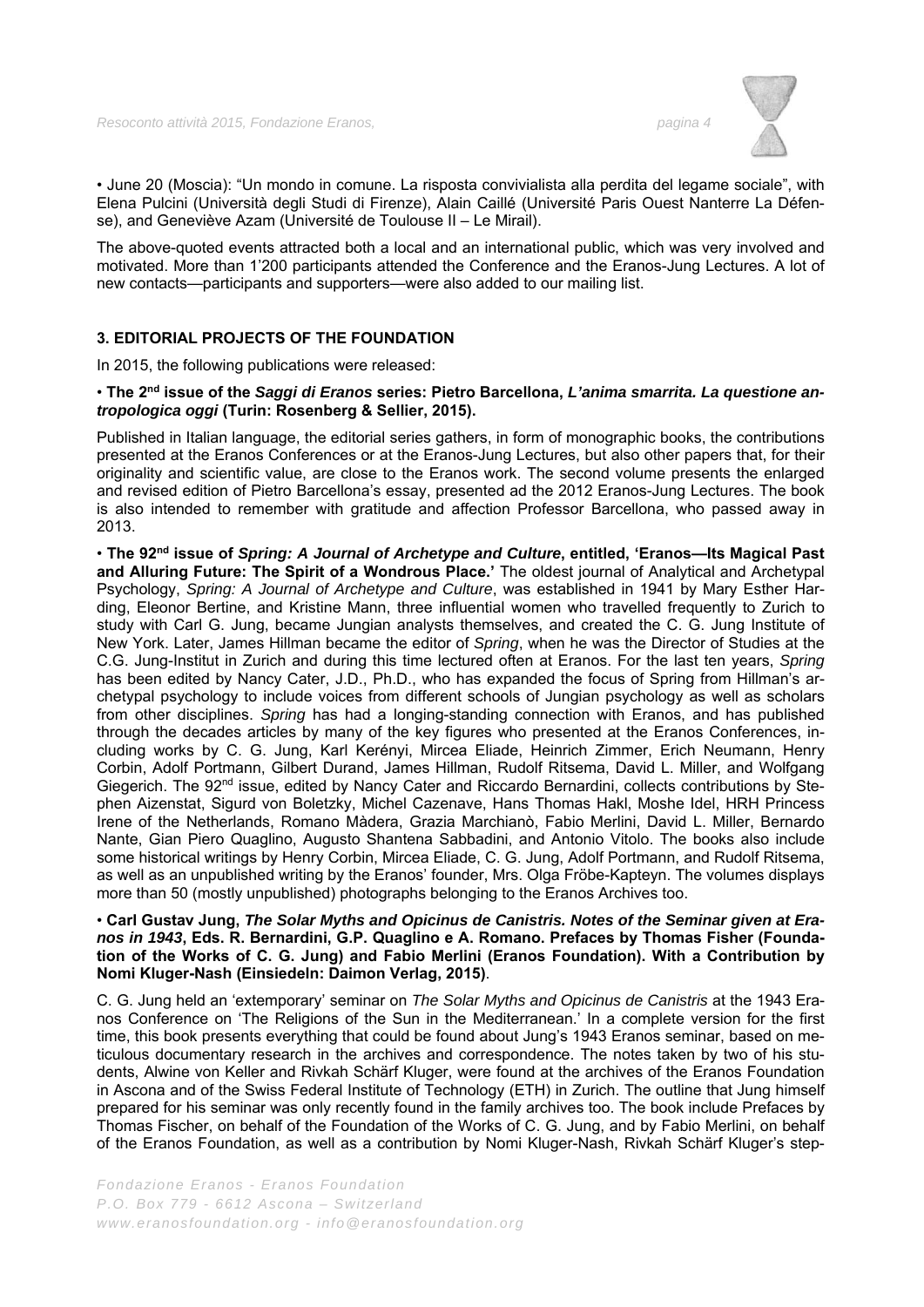

daughter. The book represents the English edition of the Italian one, which appeared for Moretti&Vitali Publishers (Bergamo) in 2014.

# **In addition to the above-mentioned congress and editorial activities, we mention the following further cultural activities:**

#### • *The Jung-Neumann Letters Conference***. Kibbutz Shefayim, Tel Aviv, Israel, April 24–26, 2015**.

The long awaited publication of the correspondence between C. G. Jung and Erich Neumann was a landmark event in the history of Analytical Psychology. *Analytical Psychology in Exile: The Correspondence of C.G. Jung and Erich Neumann*, edited and introduced by Philemon Foundation scholar Dr. Martin Liebscher, was published by Princeton University Press in their Philemon Series (Spring 2015). To mark this important event, an international conference was held, jointly sponsored by the Foundation for the Works of C. G. Jung, the Neumann Estate, the Philemon Foundation, the International Association for Analytical Psychology, and the Israel Institute of Jungian Psychology. On behalf of the Eranos Foundation, Dr. Riccardo Bernardini presented a lecture entitled, 'Neumann at Eranos.' Dr. Bernardini also served a member of the Scientific Committee of the Conference.

#### • *The Great Mother* **Exhibition. Royal Palace, Milan, Italy, August 25–November 15, 2015.**

'The Great Mother' exhibition (Royal Palace of Milan, August 25–November 15, 2015) is curated by Massimiliano Gioni and promoted by the Cultural Office of the City of Milan. It was conceived and produced by the Fondazione Nicola Trussardi, in partnership with Palazzo Reale for 'EXPO in Città 2015.' Through the work of more than a hundred international artists, the exhibition analyzed the iconography of motherhood in the art and visual culture of the twentieth- and twenty-first centuries, from early avant-garde movements to the present. Whether as a symbol of creativity or as a metaphor for art itself, the archetype of the mother has been a central figure in the history of art, from the Venuses of the Stone Age to the 'bad girls' of the postfeminist era and through centuries of religious works depicting innumerable maternity scenes. The more familiar version of 'Mamma' has also become a stereotype closely tied to the image of Italy. In undertaking an analysis of the representation of motherhood, the exhibition traced a history of women's empowerment, chronicling gender struggles, sexual politics, and clashes between tradition and emancipation. The Eranos Foundation lent 12 artworks by Mrs. Olga Fröbe-Kapteyn to the Trussardi Foundation, which were included in the exhibition.

## • *Encounters, Traditions, Developments: Analysis at the Cultural Crossroads. Third European Conference of Analytical Psychology***, Savoia Excelsior Palace, Trieste, Italy, August 27–30, 2015**.

Following the success of the first two European conferences in Vilnius and St. Petersburg, the third conference of the International Association for Analytical Psychology (IAAP) was held in Trieste. The Conference considered the influence of culture on analysis today and its effects on patients, professionals, social groups, and organizations. The Conference included a panel entitled, 'Eranos and the European Spirit,' with contributions by Romano Màdera (University of Milan-Bicocca / IAAP / AIPA), Antonio Vitolo (IAAP / AIPA), and Dr. Riccardo Bernardini, who presented a lecture entitled, 'Eranos: A Wide-Angle Lens,' as representative of the Eranos Foundation.

# **4. EVENTS HOSTED BY THE FOUNDATION**

The Eranos location in Moscia has since ever been a privileged place and context for meetings, events, and highly specialized and internationally reputed seminars.

Besides individual guests from various parts of the world, many groups and institutions have held their seminars and meetings at Eranos, and sojourned in the various historical rooms at Ascona-Moscia. The following table (Table 1) summarizes the most relevant guest events, which preciously added up to the events organized by the Foundation.

During 2015, more than 900 persons have been visiting the Eranos property in Moscia and 400 thereof have spent a night, partly for free (about 100) as special guests of the Foundation. The main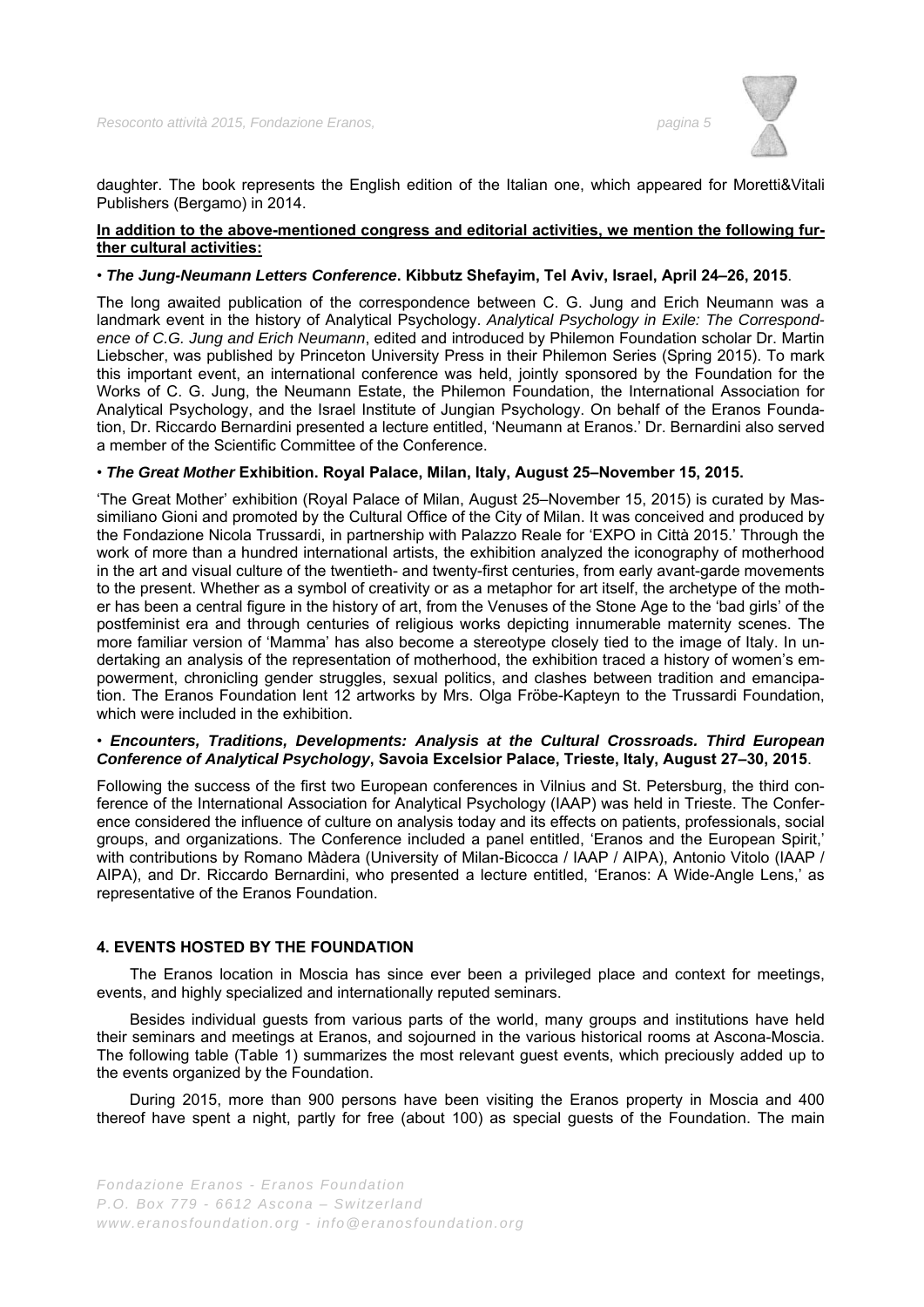apartment of Casa Gabriella has been utilized for about 70 days by an average of 1.95 people/day. The Conference Room (abbreviated CR in Table 1) has been utilized for more than 30 whole days.

# *Table 1:*

| Period          | Event                                                              | Rooms utilisation |
|-----------------|--------------------------------------------------------------------|-------------------|
| $29.05 - 31.05$ | Dr. Wilma Scategni: Workshop                                       | all bedrooms + CR |
| $12.06 - 14.06$ | Dr. Robert Hinshaw: Fall-Kollogium, C.G. Jung-Institut<br>Küsnacht | all bedrooms + CR |
| $30.06 - 02.07$ | <b>Klausur IUFFP</b>                                               | 6 bedrooms + CR   |
| $05.07 - 12.07$ | Group E. Haas: Traumarbeit, Feldenkrais, Musik und Tanz            | all bedrooms + CR |
| $22.07 - 26.07$ | Gerhard Walch: Traumarbeit die Weisheit der Sterne                 | all bedrooms + CR |

**Selection of events organized by thirds and hosted at the Eranos location in Moscia during 2015** 

# **5. MEDIA VISIBILITY OF THE FOUNDATION**

The activities of the Foundation were marked also in 2015 by a substantial success of public. The events at the Monte Verità (principally the Eranos-Jung Lectures) have seen an overall audience between 800 and 900 people. The activities in Moscia have hosted hundreds of persons (see chapter 3 above). All these activities have been reported by local and national as well as international media.

By the end of 2015, the website, **www.eranosfoundation.org**, which has been constantly updated since its re-launch in August 2010, had almost reached the symbolic threshold of 100'000 visitors. If we consider the highly specialized audience and the non-commercial character of the Eranos web contents, these numbers witness an intense and faithful interest. The scores indicate an average of 400-500 visits per week, with an average time of 2–3 minutes per visit; this suggests that the web followers are not just hitand-run but make a fully conscious use of the pages contents.

Since the last five years, the site is prominently positioned in the web search engines, and this conforms its popularity. As it was the case in 2013, the geographical distribution of the web followers sees in top position the US and Italy, followed in the order by Switzerland, France, Germany, and United Kingdom. The list also includes a significant number of followers from Asia and Australia.

# **6. INFORMATION ABOUT THE 2016 PROGRAM**

In 2016, the Foundation is holding the following events (sometimes, in collaboration with its scientific partners):

# **• The 2016** *Eranos Conference***: 'The Origins of the World—Physics and Metaphysics of Creation' ("Le origini del mondo. Fisica e metafisica della creazione" / « Les origines du monde : physique et métaphysique de la création »), September 7– 9, 2016.**

The 2016 Eranos Conference is dedicated to the topic, 'The Origins of the World—Physics and Metaphysics of Creation' The title came up from the awareness that, with the idea of 'world,' we refer to a complete, ordered, and cohesive reality—Greeks' *kosmos*, Latins' *mundus*. In its becoming or in its appearing, it is a reality that presents a balance point, for which things keep themselves together, correspond with each other, dialogue among each other, and show the intrinsic unity among each other too. Whatever essence lies beyond that reality—universe, psychic life, scientific creation, artwork—always the unavoidable question of its origin arises: which combination of forces, processes, acts of will could generate a 'world,' and why? How we could define, and what is, the act of creation? In the different fields in which a 'world' originates, does the creation show common traits? Which knowledge would allow us to talk about that with certainty? And what is 'certainty' in this field? Can we still question the origins of the world with the language of 'tradition' or, rather, is has been completely replaced by the language of hard sciences? Are the-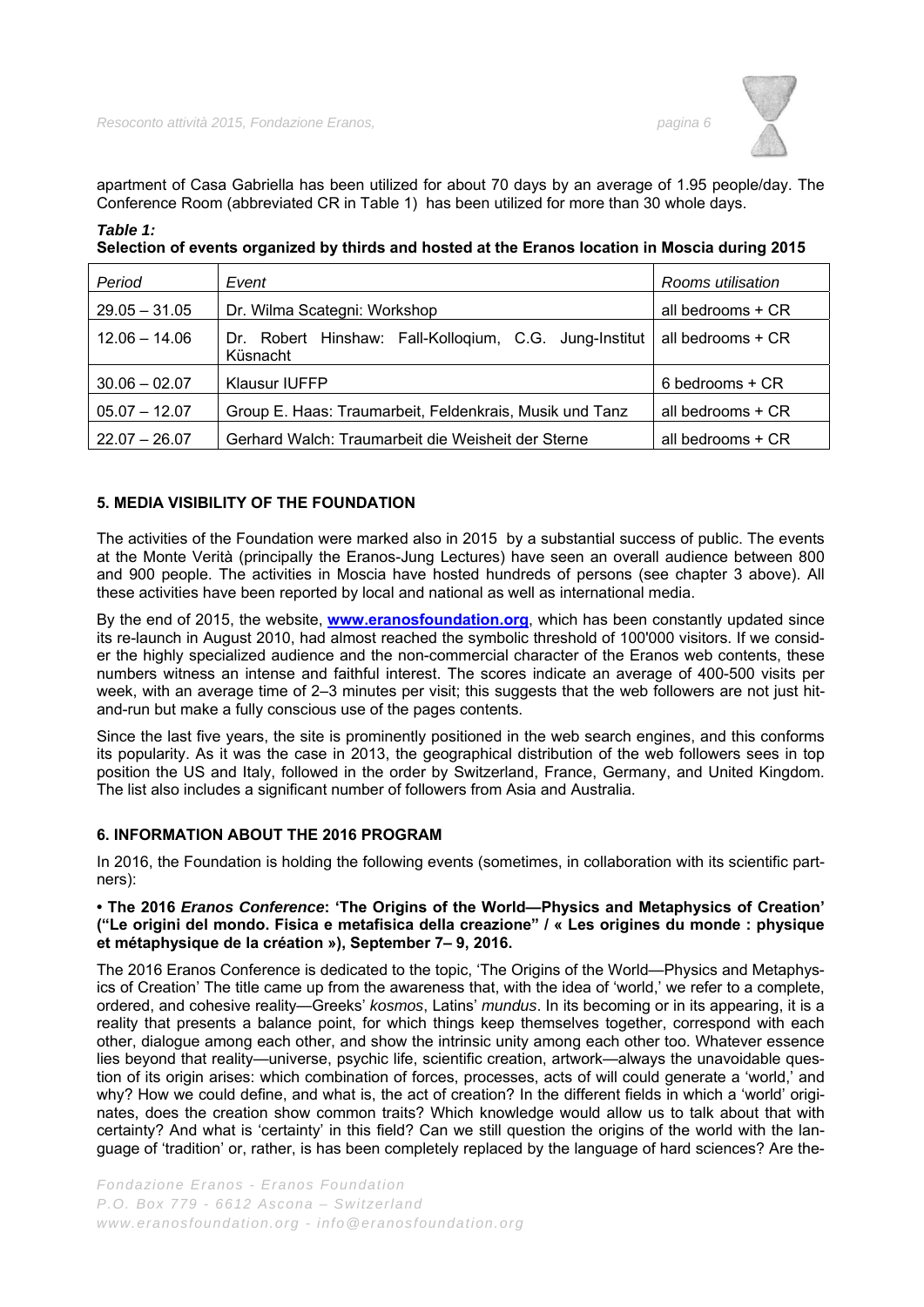

ologians, philosophers, psychologists, anthropologists, biologists, and physicists still legitimated to dialogue among each other or do they speak incommensurable languages, not being able to shed light upon each other anymore? World, origins, beginnings, creation, generation, and genesis: these are the themes on which the Eranos Conference 2016 will focus. As usual, the Conference gathered a restricted and highly selected group of scholars, belonging to different disciplines. The presentations will be held, on September 7–10, at Eranos in Ascona-Moscia. The renowned scholars who have taken part at the Conference and discuss about a so crucial matter are: Gianfranco Bonola (Università degli Studi Roma Tre), Antonio Panaino (Alma Mater Studiorum-Università di Bologna), Guy Pelletier (Institut de Planétologie et Astrophysi-que de Grenoble), David Sedley (University of Cambridge), and Father Giuseppe Tanzella-Nitti (Pontificia Università della Santa Croce / Vatican Observatory, Rome). A simultaneous translation from English into Italian and from Italian into English was provided.

# **• The 2016** *Eranos-Jung Lectures***: 'Myths that speak about us.'**

The 2016 Eranos-Jung Lectures are dedicated to the topic, 'Myths that speak about us.' The invited scholars are: Nuccio Ordine (Università della Calabria), with a presentation entitled, "Il mito di Narciso e le origini della pittura: Caravaggio e Giordano Bruno" (February 19); Davide Susanetti (Università di Padova), with "L'arrivo di Dioniso. Le Baccanti di Euripide tra iniziazione e politica" (March 18); Silvano Tagliagambe (Università di Sassari), with "Attualità del mito di Perseo. Progettare è progettarsi" (May 20); Franco Ferrari (Università di Salerno), with "La condizione umana secondo il mito della caverna: Platone e noi" (October 7); Silvia Vegetti Finzi (Università di Pavia), with "La forza delle donne tra potenza di generare e potere di comandare. Dalle Grandi alle piccole Madri" (November 18); and Maurizio Bettini (Università di Siena), with "Il 'mito' tra autorità e discredito. Vicende di una parola tra antichità e modernità" (December 16).

# **• The 2016** *Eranos School* **seminars.**

The scheduled workshops, to be held at Casa Eranos in Ascona-Moscia, are the following ones:

- April 16 (Moscia): "Da dove cominciare a cambiare", with Gian Piero Quaglino (Vivenzia, Turin);

- April 29 aprile (Monte Verità): Presentatin of the book, *Ubicumque. Saggio sul tempo e lo spazio della mobilitazione* (Quodlibet, 2015), with Roberto Cazzola (Adelphi Publisher, Milan) and Fabio Merlini (Swiss Federal Institute for Vocational Education and Training, Lugano / Eranos Foundation, Ascona);

- May 14 (Moscia): "Manipolazioni del mito e tentazioni totalitarie: le lezioni di C.G. Jung e K. Kerényi", with Giovanni Sorge (C.G. Jung-Institut, Zurigo);

- June 2–3 (Moscia): "Interiorità e coscienza: modelli filosofici e creazione letteraria", in collaboration with the Ph.D. programs in Philosophy of Florence University and of Pisa University and the Ph.D. program in Intercultural Humanistic Studies of Bergamo University, with Raimondo Cubeddu (Università di Pisa), Adriano Fabris (Università degli Studi di Pisa), Fabio Merlini (Swiss Federal Institute for Vocational Education and Training / Eranos Foundation), Stefano Poggi (Università degli Studi di Firenze), Elena Pulcini (Università degli Studi di Firenze), Amelia Valtolina (Università degli Studi di Bergamo),

- June 25 (Moscia): "Sul buon uso della solitudine", with Gian Piero Quaglino (Vivenzia, Turin);

- October 29-30 (Moscia): "Spiritualità e scienza nella visione filosofica di Raimon Panikkar", in collaboration with CIRPIT – Centro Interculturale dedicato a Raimon Panikkar-Italia, with Andrea Andriotto (movie author, Ferrara), M. Roberta Cappellini (CIRPIT), Jaume Agustí-Cullell (Fundació Vivarium Raimon Panikkar and Consejo Superior de Investigaciones Científicas – Institut d'Investigació en Intel·ligència Artificial, Barcellona), Giuseppe Cognetti (Università di Siena), Luigi Vero Tarca (Università Ca' Foscari Venezia), and Werner Weick (film director and producer, Lugano);

- December 12 dicembre (Moscia): "La tristezza è una grande risorsa", with Gian Piero Quaglino (Vivenzia, Turin).

# **In addition to the above-mentioned congress activities, we mention the forthcoming editorial projects:**

*Fondazione Eranos - Eranos Foundation P.O. Box 779 - 6612 Ascona – Switzerland www.eranosfoundation.org - info@eranosfoundation.org*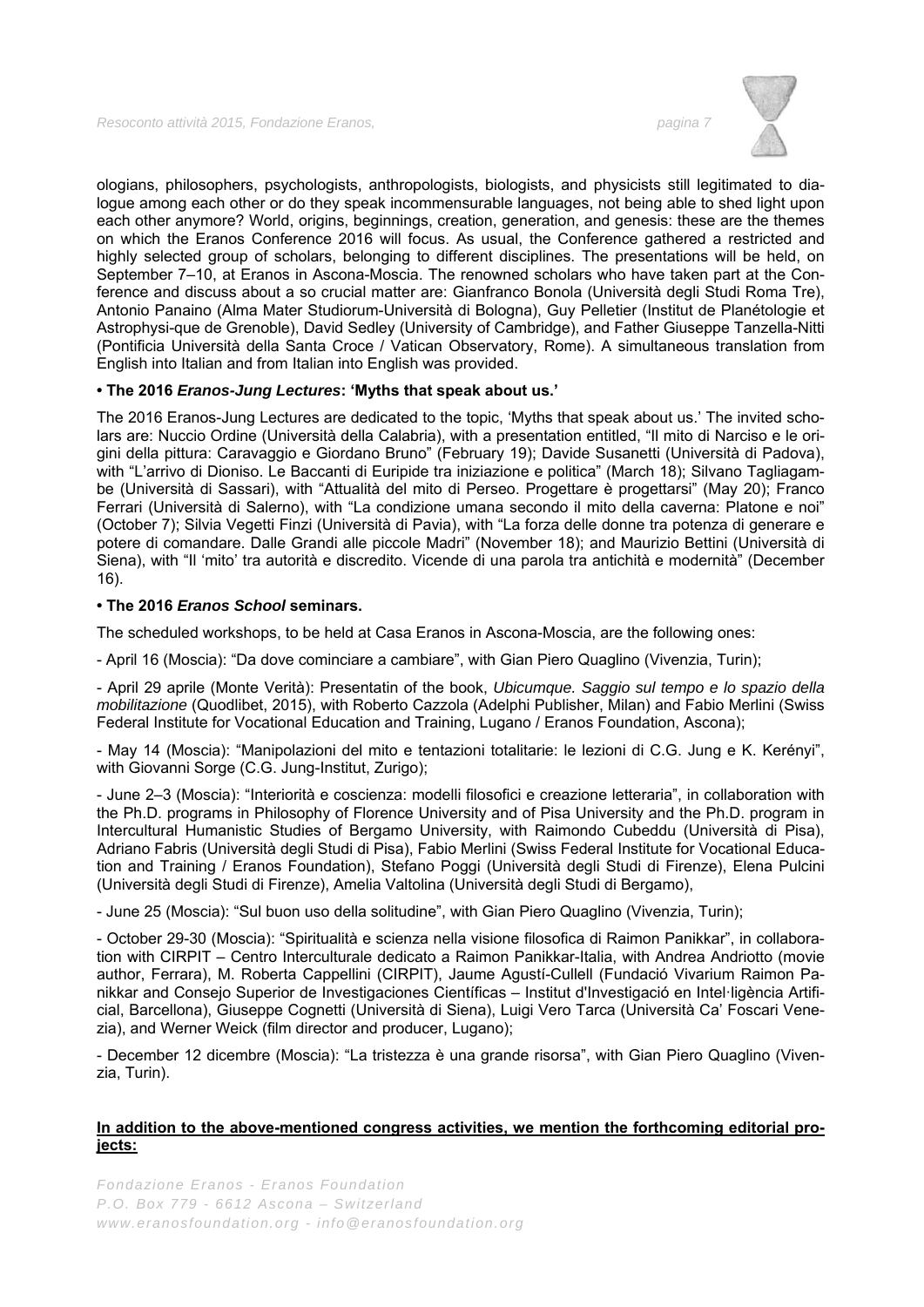

## • **The 72nd** *Eranos Yearbook***, entitled,** *Soul between Enchantment and Disenchantment / L'anima tra incanto e disincanto – Proceedings of the 2013 and 2014 Eranos Conferences and Eranos-Jung Lectures, Eranos & Monte Verità, Ascona, Switzerland / Atti dei Convegni di Eranos delle Eranos-Jung Lectures del 2013 e 2014, Eranos e Monte, Ascona, Svizzera. Eranos Yearbook / Annale 72 / 2013–2014***, Eds. F. Merlini and R. Bernardini. Ascona / Einsiedeln: Eranos Foundation / Daimon, 2016**.

The book collects the presentations held at the 2013 and 2014 Eranos Conferences, as well as at the 2013–2014 Eranos-Jung Lectures. Editorial details: Merlini, F., Bernardini, R. (a cura di) (2016). *Soul between Enchantment and Disenchantment / L'anima tra incanto e disincanto – Proceedings of the 2013 and 2014 Eranos Conferences and Eranos-Jung Lectures, Eranos & Monte Verità, Ascona, Switzerland / Atti dei Convegni di Eranos delle Eranos-Jung Lectures del 2013 e 2014, Eranos e Monte, Ascona, Svizzera. Eranos Yearbook / Annale 72 / 2013-2014*. Ascona / Einsiedeln: Eranos Foundation / Daimon. ISBN 978-3-85630-762-2, 1008 pp.

## • **The 73rd** *Eranos Yearbook – Proceedings of the 2015 and 2016 Eranos Conferences and Eranos-Jung Lectures, Eranos & Monte Verità, Ascona, Switzerland / Atti dei Convegni di Eranos delle Eranos-Jung Lectures del 2015 e 2016, Eranos e Monte, Ascona, Svizzera. Eranos Yearbook / Annale 73 / 2015–2016***, Eds. F. Merlini and R. Bernardini. Ascona / Einsiedeln: Eranos Foundation / Daimon, 2017**

The book collects the presentations held at the 2015 and 2015 Eranos Conferences, as well as at the 2015 and 2016 Eranos-Jung Lectures. The preparation of the volume will start in 2016, for being published in 2017.

• **The 3rd issue of the** *Saggi di Eranos* **series:** Fabio Merlini and Silvano Tagliagambe**,** Catastrofi dell'immediatezza, **(Turin: Rosenberg & Sellier, 2016)** 

The book, jointly written by Fabio Merlini and Riccardo Bernardini, represents the third volume of the editorial series in Italian language named, *Saggi di Eranos*, released by Turin publisher Rosenberg&Sellier.

# **•** *Turbulent Times, Creative Minds. Erich Neumann and C. G. Jung in Relationship* **(1933-1960), edited by Erel Shalit and Murray Stein**

With the publication of the correspondence between C. G. Jung and Erich Neumann, the major contributions made by Neumann to depth psychology are coming back into focus and assuming new prominence in the field of Analytical Psychology and beyond. The articles in this volume, *Turbulent Times, Creative Minds. Erich Neumann and C. G. Jung in Relationship (1933-1960)*, edited by Erel Shalit and Murray Stein (Chiron Publications, in collaboration with Recollections LLC, Wilmette, Il 2016), offer reflections on the creative relationship between Jung and Neumann and possible extensions of their work for the future, signifying the beginning of a Neumann renaissance. The volume gathers the proceedings of "The Jung-Neumann Letters – An International Conference in Celebration of a Creative Relationship", held on April 24–26, 2015 at the Kibbutz Shefayim, Israel, for celebrating the publication of *Analytical Psychology in Exile: The Correspondence of C.G. Jung and Erich Neumann*, edited by Martin Liebscher (Princeton, NJ: Princeton University Press, 2015); with contibutions by Henry Abramovitch, Riccardo Bernardini, Batya Brosh, Joseph Cambray, Thomas Fischer, Nancy Swift Furlotti, Christian Gaillard, Ulrich Hoerni, Andreas Jung, Tom Kelly, Thomas B. Kirsch, Nomi Kluger-Nash, Tamar Kron, Debora Kutzinski, Rivka Lahav, Ann Conrad Lammers, Martin Liebscher, Ralli Loewenthal-Neumann, Angelica Löwe, Paul Mendes-Flohr, Julie Neumann, Micha Neumann, Gideon Ofrat, Rina Porat, Jörg Rasche, Erel Shalit, Murray Stein, and Jacqueline Zeller. The book includes a chapter entitled, "Neumann at Eranos", by Dr. Riccardo Bernardini, along with a series of photographs of Jung and Neumann belonging to the Eranos Foundation Archives (some of them coming from Ralli Loewenthal-Neumann's donation to the Eranos Foundation).

# **In addition to the above-mentioned congress and editorial activities, we mention the following further cultural projects:**